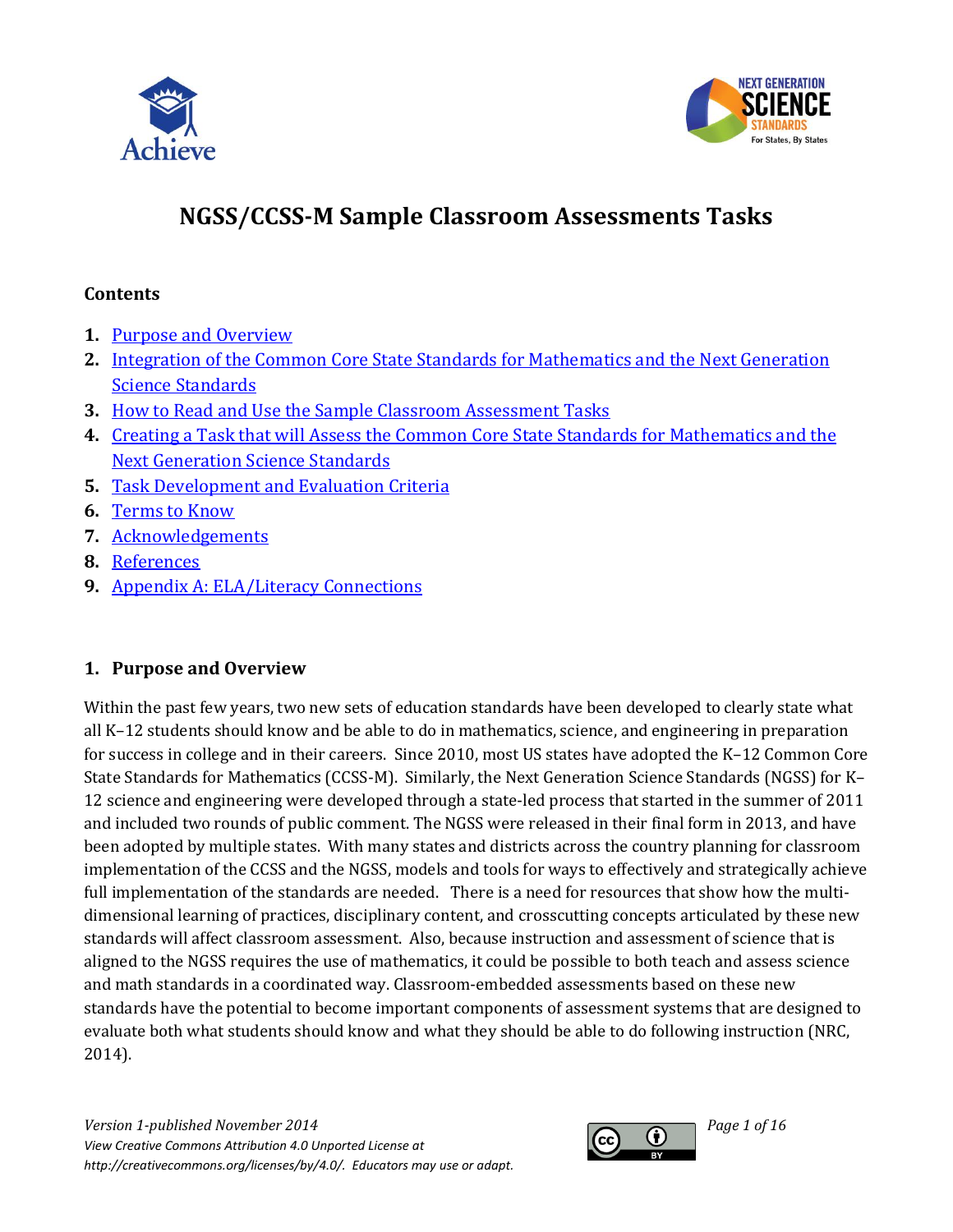To provide examples of what integration of NGSS and CCSS-M might look like in classroom assessment, teams of experienced science, math, and engineering education professionals developed sample classroom assessment tasks that are aligned with both sets of standards. The sample classroom assessment tasks are each focused on a specific context or storyline with components that work together to partially or fully assess a group of related standards. The tasks explain how assessment of CCSS-M and NGSS standards are integrated in the task components (individual assessment questions or student prompts that are designed to be used together, forming the full assessment task) to enhance the rigor of the assessment. In integrating the NGSS and the CCSS-M, the tasks intend to do more than simply include science, engineering, and mathematics as separate components within the same task. Instead, the sample classroom assessment tasks showcase a spectrum of opportunities to integrate these disciplines through a set of contextualized task components.

This document describes the format and development process for the sample classroom assessment tasks. The development process used by the writing teams to produce these tasks is intended to be used as a tool to demonstrate how other integrated tasks can be developed. The sample tasks themselves are meant to provide examples of assessment that could be used in the classroom and that successfully integrate NGSS and CCSS-M standards to enhance assessment of all components. However, the tasks should not be considered "final." The writers encourage educators to use the tasks and would welcome feedback to help improve the tasks. Over time, as these draft tasks are used and improved upon by teachers throughout the country, iterative versions of the tasks will be published to share the feedback results. Additional tasks, including tasks for the elementary grades, will also be published online as a resource as they are drafted.

*[Back to top](#page-0-1)*

# <span id="page-1-0"></span>**2. Integration of the Common Core State Standards for Mathematics and the Next Generation Science Standards**

The CCSS-M and NGSS have components that overlap such that content and skills required of one set of standards make use of the content and skills of the other set of standards. In fact, one of the eight NGSS practices is Using Mathematics and Computational Thinking. In addition, mathematics and data analysis requirements are embedded in specific NGSS performance expectations throughout the standards in grades K–12. Because of this, the CCSS-M and NGSS can be supported in an integrated way through both instruction and assessment, as is the case with these sample classroom assessment tasks. Research indicates that building toward these standards in an integrated way can lead to greater depth of understanding for mathematics, science, and engineering because it provides students opportunities to apply skills and content from one set of standards in the context of the other set of standards. This crossdisciplinary approach allows students to engage with content material in practical and novel contexts and through authentic learning opportunities (e.g., NRC, 2012b).

A detailed description of the connections between the NGSS and the CCSS-M are included in the NGSS (NGSS Lead States, 2013, Vol I, pp.131–162, 293–324) and are outlined in Appendix L (NGSS Lead States, 2013, Vol II,, pp. 137–157). Based on the National Research Council's *A Framework for K–12 Science Education: Practices, Crosscutting Concepts, and Core Ideas* (NRC, 2012a), the NGSS are composed of three dimensions: disciplinary core ideas, crosscutting concepts, and science and engineering practices. The

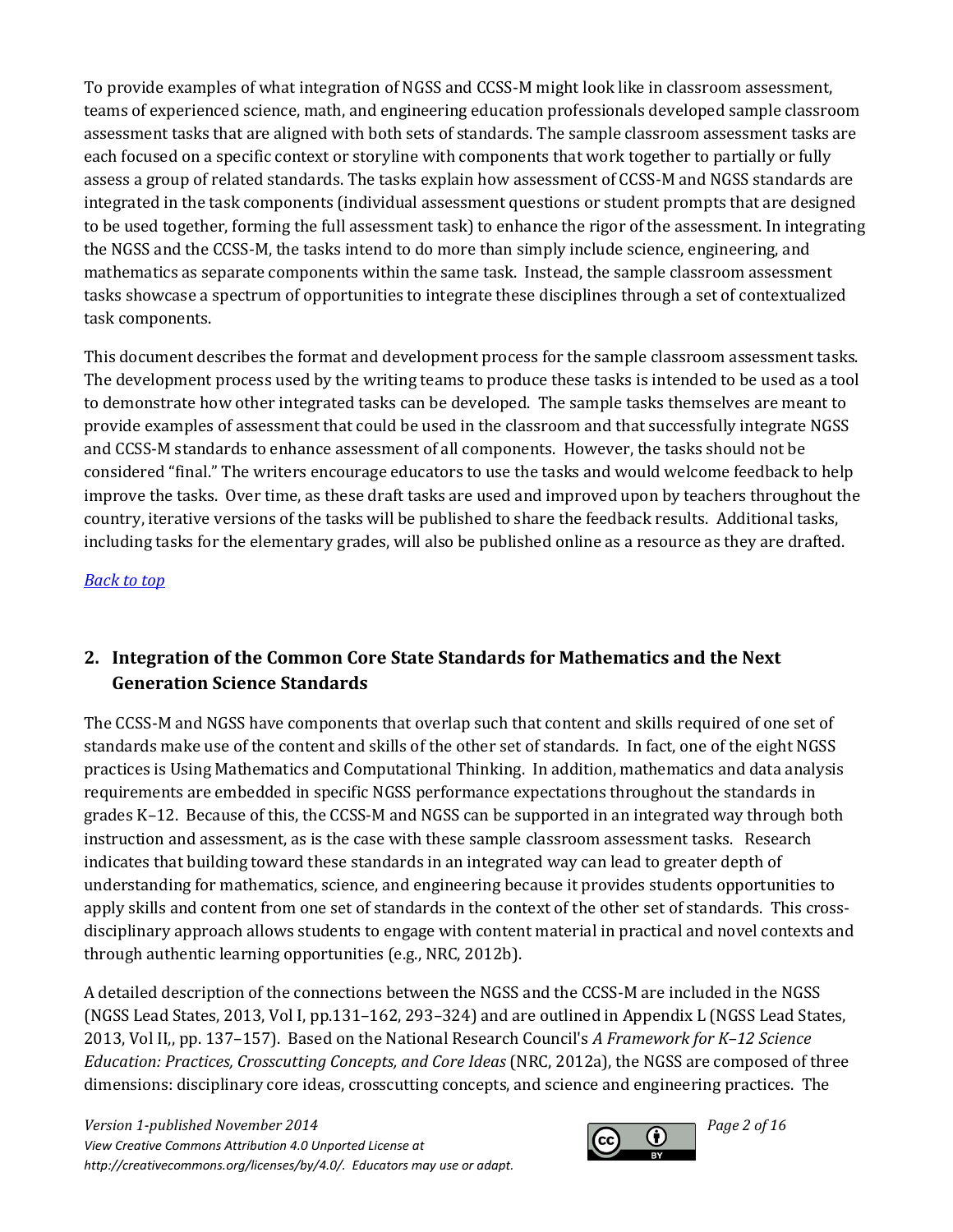NGSS performance expectations—statements of what students should know and be able to do following instruction—require the application of a science and engineering practice(s) to disciplinary core ideas and the incorporation of crosscutting concepts for a deeper understanding of all three dimensions. Because of the integration of these three dimensions in the standards, student understanding of mathematics is necessary for demonstrating proficiency in the NGSS and promotes deep understanding of the disciplinary core ideas in science.

For example, consider NGSS performance expectations under the core idea of "Energy". The middle school performance expectation MS-PS3-1 (NGSS Lead States, 2013, Vol I., pp. 61-62) expects students to "analyze and interpret data" (NGSS Practice 4; NGSS Lead States, 2013, Vol II,, pp. 56-57) and the high school performance expectation of HS-PS3-2 (NGSS Lead States, 2013, Vol I., pp. 97-99) expects students to "develop and use models" (NGSS Practice 2; NGSS Lead States, 2013, Vol II,, pp. 52-53) in reference to a disciplinary core idea of "Energy". These practices could involve a mathematical description in the model (e.g., CCSS-M: MP.4, p. 7; & HSN-Q.A.2, p. 60), such as a basic equation that describes a relationship, and the application of the mathematics in the model using real data (e.g., CCSS-M: MP.2, p. 6; 6.RP.A.1-2, p. 42; 8.F.A.3, p. 55). In this instance, the students demonstrate a deep understanding of the disciplinary core idea (PS3.A: Definitions of Energy) through the development of the mathematical components and relationships of the model, and they demonstrate understanding and use of the crosscutting concept of "Scale, Proportion, and Quantity" through the application of real data.

Conversely, science and engineering content can provide the examples and context through which competency in mathematical practice and understanding can be assessed. In the example above, the application of mathematics in the context of the disciplinary core idea of "Energy" helps the students build a deeper understanding of the structure of an equation, the mathematical operations to solve the equation using data, and the use of units and measures in context of the data, which meet CCSS-M standards and practices MP.2; MP.4; 6.RP.A.1-2; 7.RP.A.2; 8.EE.A.1-2; and 8.F.A.3 (CCSS-M: p. 6; p. 42; p. 42; p. 48; p. 54; p. 55).

Similar connections can be made among the NGSS, CCSS-M, and the Common Core State Standards for English Language Arts and Literacy (CCSS-ELA/Literacy). For example, a standard that expects a student to "engage in argument from evidence" (NGSS Practice 7, NGSS Lead States, 2013, Vol II,, pp. 62-63) can represent both a written or oral argument, may involve discourse in a classroom discussion, and may involve researching and evaluating written sources, consistent with the reading, writing, and speaking and listening anchors of the CCSS-ELA/Literacy (CCSS-ELA/Literacy; e.g., RST.6-8.1, p. 62; WHST.6-8.1, p. 64). While the classroom sample assessment tasks described in this document were designed to include a full integration of only the NGSS and CCSS-M standards in assessment, it became clear through the development process that CCSS-ELA/Literacy could be added to th[e standards bundle](#page-12-0) to highlight opportunities for assessment on those standards as well. More information about the ELA/Literacy connections can be found in Appendix A.

### *[Back to top](#page-0-1)*

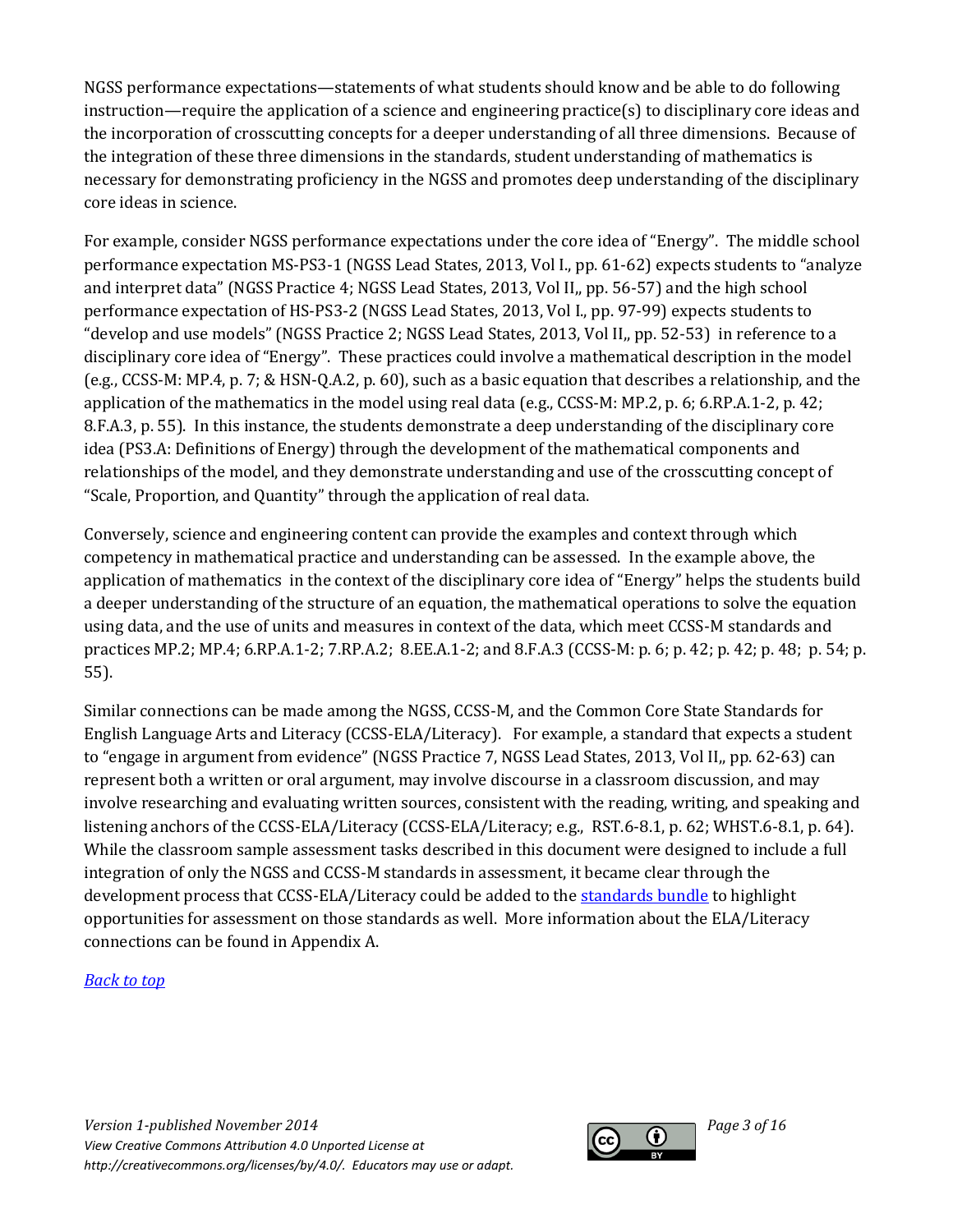### <span id="page-3-0"></span>**3. How to Read and Use the Sample Classroom Assessment Tasks**

The sample classroom assessment tasks detail the activities and questions that assess a specific set of standards from the NGSS and the CCSS-M. The format of the tasks was designed to show the connections between the standards and the [task components](#page-12-0) (formatted as activities or question prompts), and to describe exactly how successful performance reflects proficiency on the chosen standards. The tasks each have multiple components (as recommended by NRC, 2014) that ask students to respond in a variety of formats in order to demonstrate performance on different parts or dimensions of the standards (e.g., students may practice engineering design, perform calculations, and engage in oral or written discourse that requires them to clearly articulate understanding of disciplinary ideas in both math and science). No one task will be able to assess all the standards in a given grade level o[r instructional unit.](#page-12-0) In fact, to effectively assess the multiple dimensions of any one particular NGSS and/or CCSS-M standard, more than one task (or multiple task components within a single task, in the case of these samples) may be needed.

In the "Information for Classroom Use" section of each sample classroom assessment task, the writers have provided suggestions of ways the task components could be used—for example, a[s formative assessments](#page-12-0) used periodically throughout a unit of instruction, or used all together after the end of instruction. However, the sample tasks are meant solely as examples that can and should be modified to match the needs of the teacher or class. The sample tasks are intended to guide the development of multiple and varied classroom assessment opportunities. When customizing the tasks, it is important to keep in mind that the idea of coherence for instruction and assessment is paramount in the NGSS and CCSS. The individual components of each sample classroom assessment task were carefully designed to work together and build on one another to assess all or part of the [standards](#page-12-0) bundle. When any significant modifications are made to these sample tasks, users should reevaluate th[e alignment](#page-12-0) with the standards and the coherence of the assessment.

The sample classroom assessment tasks are not meant to be used as instructional materials or instructional sequences. Although the distinctions between instructional activities and classroom-based assessments (e.g., those that engage students in discussions or group activities) may be blurred (NRC, 2014), these sample assessment tasks do not provide guidance on how to teach particular concepts, time estimates for instruction, or comprehensive explanations of instructional content that will be assessed by tasks. The tasks also do not currently provide guidance on next steps in instruction, but future versions of the tasks will include rubrics (following additional usage in classrooms) that could help identify different levels of student performance and areas for improvement. The task writers did, however, include specific suggestions for timing and use of the task components as assessments within a classroom.

While research suggests that providing guidance for future instruction will be an important element of assessment tasks based on the new standards (NRC, 2014), the goal of this project was focused on providing a spectrum of examples of how the NGSS and CCSS-M could be assessed in classrooms in integrated and authentic ways. Future versions of these sample tasks will likely include sections that provide guidance for teachers in how to use students' performance on the tasks to improve instruction. However, in this first iteration, the current sample assessment tasks are only intended to serve as examples of evaluations of student understanding within a classroom setting and do not contain any guidance for instruction. As these sample classroom assessment tasks are piloted in the classroom and used by teachers, they will be revised, improved, and made available in future versions.

*Version 1-published November 2014 Page 4 of 16 View Creative Commons Attribution 4.0 Unported License at http://creativecommons.org/licenses/by/4.0/. Educators may use or adapt.*

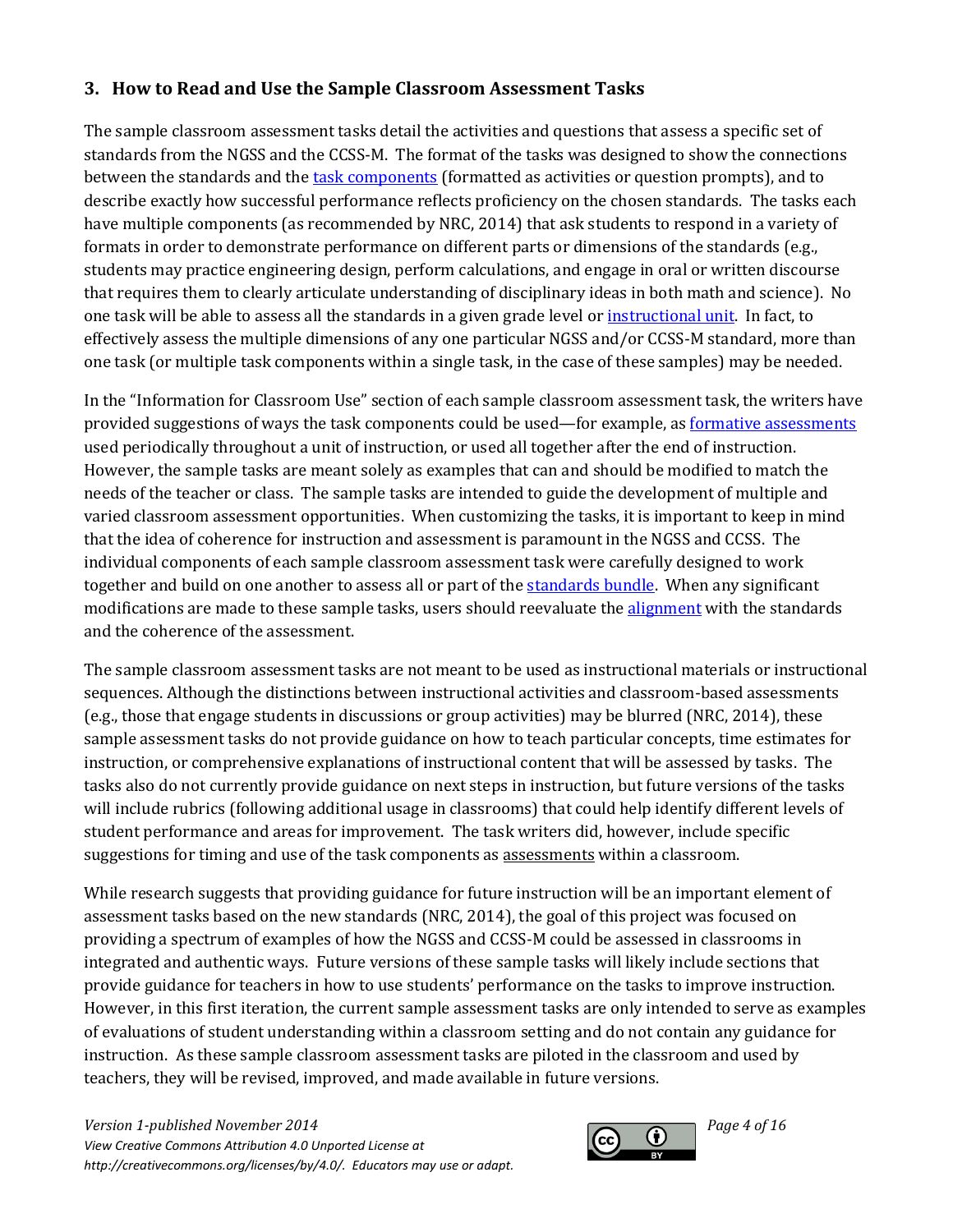*Note: In this initial publication, only tasks for middle school and high school are included. In future updates, tasks for elementary grade levels as well as additional middle and high school tasks will be included.*

*[Back to top](#page-0-1)*

### **The Classroom Sample Assessment Task by Section: What Each Section Has to Offer**

#### **Introduction**

*This section includes a short "abstract" describing the task background information and the unifying theme/question for the task. This section also includes reference to the materials from which the assessment task was developed.*

#### **Standards Bundle**

**Standards Bundle:** *This section lists the Next Generation Science Standards (performance expectations), CCSS-M practices and grade level standards, and CCSS-ELA/Literacy standards that are partially or fully assessed by the task components. Standards completely highlighted in bold are fully assessed by the task, including an integration of the dimensions from the foundation boxes associated with each NGSS performance expectation as reflected in the evidence statements and as outlined in the standards alignment and connections section below.*

#### **Information for Classroom Use**

**Connections to Instruction:** *This section provides recommendations for how this assessment task might be used in the classroom, including type of class and where within the instructional unit it might be used, whether it could be used as a formative or summative assessment, and suggestions for how it might be subdivided.* 

**Approximate Duration for the Assessment Task:** *This section will provide information on the amount of time needed to complete the assessment task and how it might be broken up to fit within limited-time class periods at different points in time over the course of an instructional unit. Note that this section does not include instructional time leading up to each task component(s).Many reviewers commented that these time estimates are probably too long. It is possible that as additional feedback is received on the tasks, these timing estimates could change. However, it is important to note that fully assessing such a large bundle of standards in three different subjects (math, ELA, and science) will take some time.*

**Assumptions:** *A description of the foundational knowledge and abilities required of the teacher and/or students in order to use this assessment task.*

**Materials Needed:** *A description of the resources needed to complete the task components.*

**Supplementary Resources:** *A list of information and reference materials that the teacher or student might use to prepare for or complete the task components.*

#### **Assessment Task**

*This section represents the portion of the task that could be given to students.*

**Context:** *An introduction to the task that defines the setting of the task or that gives the task components a unifying theme or question.*

**Task Components:** *All of the activities and questions that make up the assessment task, divided into specific components. The task components often contain background information that could be removed by the teacher before giving to students, depending on how the task is used.*

#### **Alignment and Connections of Task Components to the Standards Bundle**

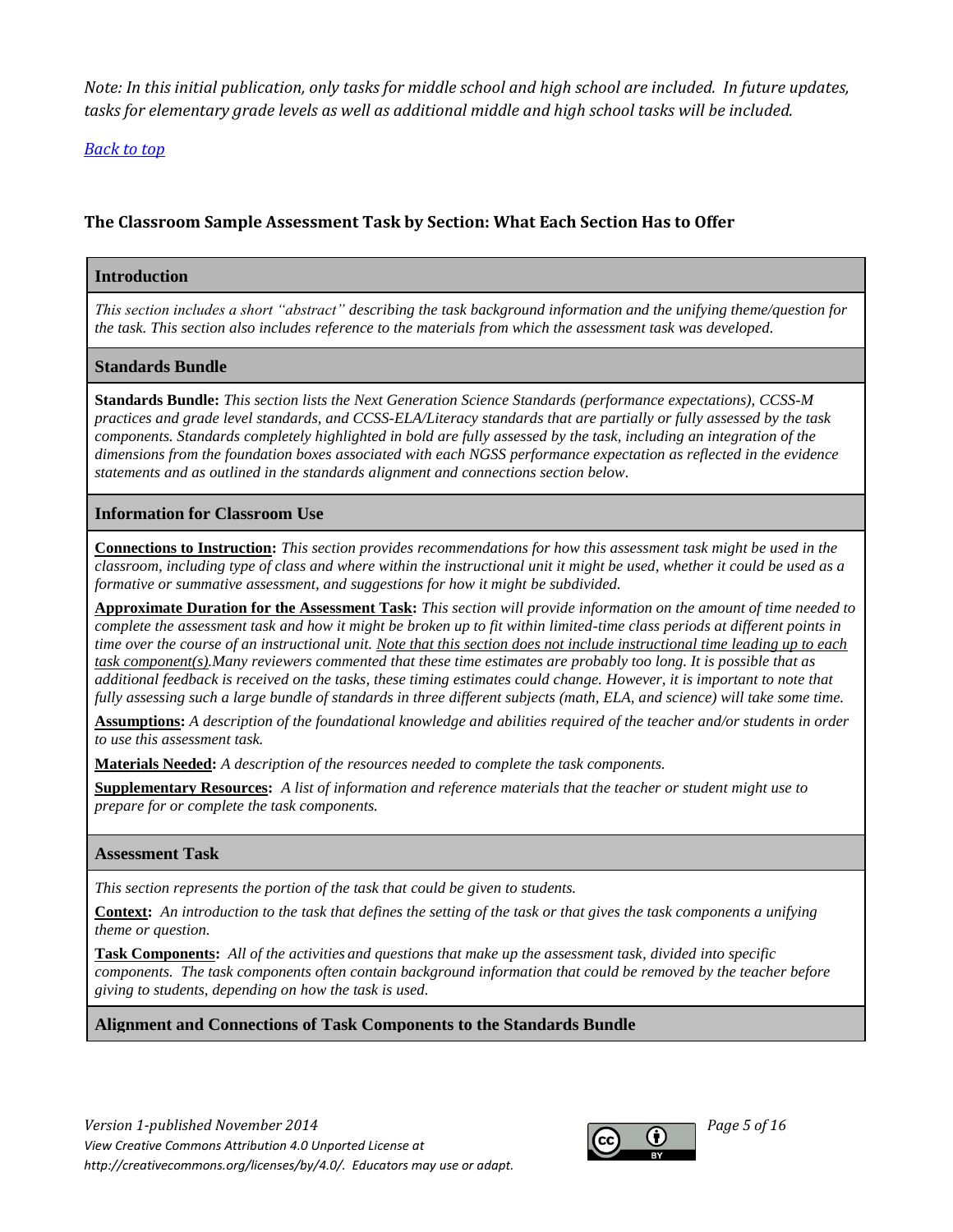*This section describes how each task component specifically would assess proficiency of part of the standards bundle,*  including all-related standards and parts of standards (since most individual task components don't assess a full *standard) and how they integrate math, science, and engineering aspects of the task. This section also includes a statement describing which task component(s) together fully assess an NGSS performance expectation, including an integration of the associated dimensions.*

*When parts of individual NGSS dimensions (e.g., practices, DCIs, or CCCs) are assessed in the task components, they are also mentioned in this section even if they are not the specific practice, DCI, or CCC associated with the targeted NGSS PE(s). It is important to note that the alignment notes for the NGSS all relate to a specific part, or "bullet" of a practice or CCC, rather than to the entire category of practice or CCC for a given grade band. All of the bullets for each practice and CCC can be found in the NGSS Appendices F and G, respectively.*

#### **Evidence Statements**

*This section includes a list of statements that specifically and clearly state the evidence for student proficiency on a task component as it meets the requirements of all dimensions of the associated standards included in the standards bundle and the intent for assessment. Note that proficient student performance is assumed to be accurate or correct (to a level appropriate for the grade level), so each statement does not individually specify that the answer must be correct.*

#### **Rubrics** *(coming soon)*

*In future versions of these classroom sample assessment tasks, this section will provide example scoring guidelines for the task components that reflect levels of student performance as below basic, basic, proficient, and advanced.*

#### *[Back to top](#page-0-1)*

### <span id="page-5-0"></span>**4. Creating a Task that will Assess the Common Core State Standards for Mathematics and the Next Generation Science Standards**

The development of the sample assessment tasks was a collaborative, iterative effort. Science, math, and engineering education professionals, including classroom teachers as well as administrators, worked in writing teams to draft and refine the tasks. In a process coordinated by Achieve, the writing teams met once in person and then continued their work through phone calls and web meetings to draft iterative versions of the tasks.

Following the creation of the classroom assessment task drafts, the documents were reviewed by teams of external experts that included a variety of math, science, and engineering education professionals, along with experts on assessment, equity, and diverse student groups. These experts read and reviewed the assessment tasks and made recommendations based on the tasks' [alignment](#page-12-0) with the standards bundles, the engagement of the tasks for students, any potential biases in the tasks, and on all of the same evaluation criteria the writers used in the first stage of development (see section 5 below). This external peer-review played an important role in the continued development of the assessment tasks, which were revised based on the feedback prior to final publication.

The final products of this process were 1) the assessment task documents described above and 2) a framework for how they developed the sample assessment tasks. This section outlines the development

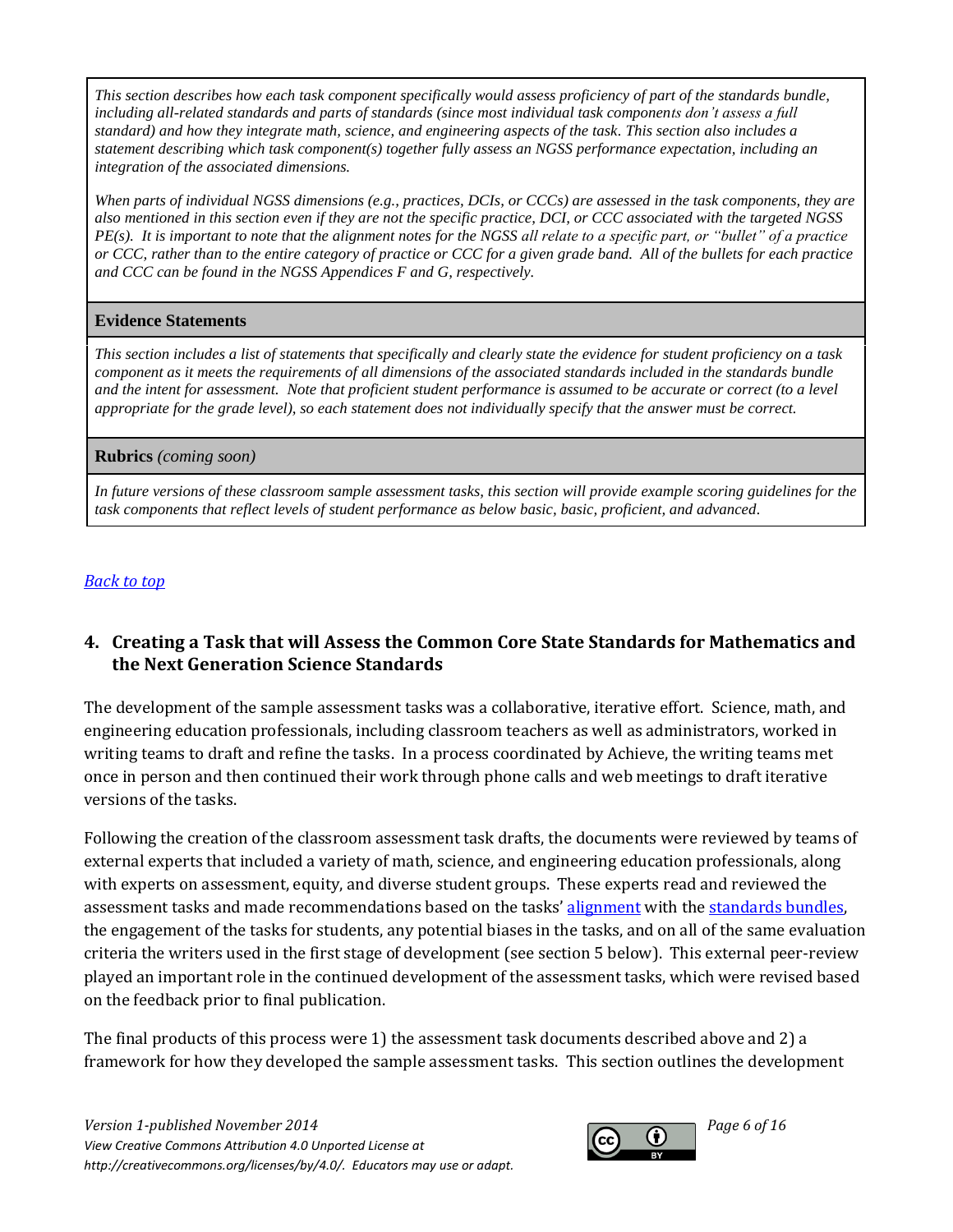process so that it might be used to guide others who wish to develop their own integrated assessment tasks.

### **The Task Development Process**

In developing the assessment tasks, the writers found that the process was iterative in nature, in that there were many stages where the assessment task draft was evaluated, edited, and then reevaluated. The stage descriptions below are distilled from what was a dynamic, collaborative process, with general categories of the process laid out in the flow chart below.



# **1. Start with an Activity, Idea, or Bundle of Standards** *(Blue flow chart box)*

In most cases, the writers started with either an existing activity (a seed task) or an idea that could be developed into a task, such as building from an informative article or video that would be interesting to students. A few writers also chose a targeted set of standards based on the disciplinary content match between the intended task and the standards (both for math and

*Version 1-published November 2014*<br>*View Creating Commons Attribution 4.0 Unperted Lisance at View Creative Commons Attribution 4.0 Unported License at http://creativecommons.org/licenses/by/4.0/. Educators may use or adapt.*

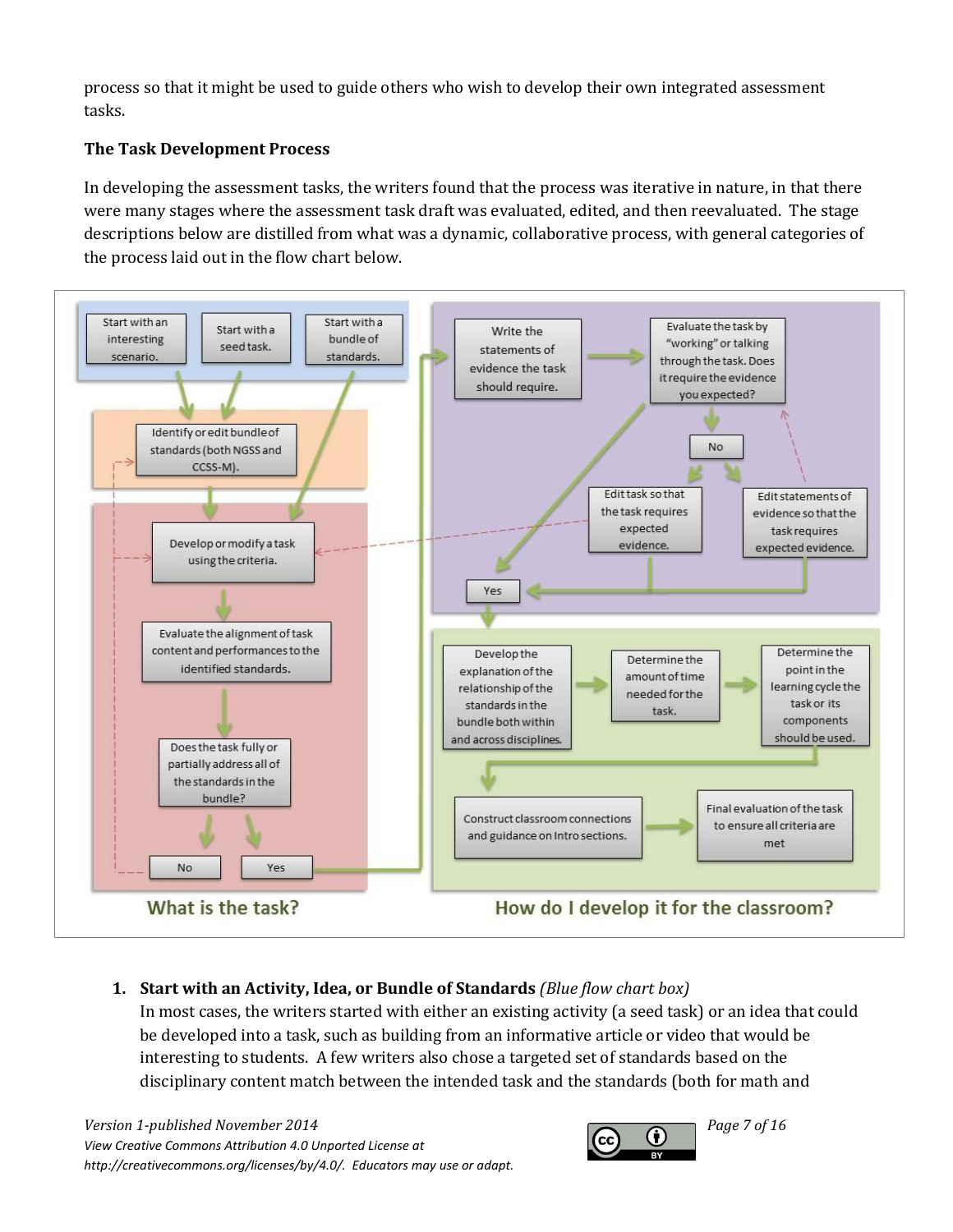science) and then directly built the assessment task to match that "bundle" of standards (stage three below).

### **2. Match the Standards to the Task** *(Orange flow chart box)*

The writers made an initial determination of which CCSS-M standards as well as performance expectations and associated practices, core ideas, and crosscutting concepts from the NGSS the seed task or idea could assess. This group of standards and parts of standards became the standards "bundle" for the task. The process of forming the standards bundle was influenced by a constructcentered assessment design approach (NRC, 2014). By anchoring the activity or idea to a standards bundle at the outset (and iteratively checking on the alignment of the task to the bundle, see step 4), the writers intended th[e task components](#page-12-0) to clearly elicit the knowledge and abilities required by the standards. It should be noted that although the writers had the CCSS-M connections in the NGSS (e.g., Appendix L- NGSS Lead States, 2013, Vol II, pp. 137-157) in mind as they were starting the development of the assessment task, the ultimate choice of standards was determined by the context of the task components.

# **3. Build or Modify the Task to Bring it into Alignment with the Chosen Standards Bundle** *(Red flow chart box)*

With the standards bundle as a guide, the writers either built the idea or modified the seed task into an assessment task so that it would assess the standards chosen. They also used specific evaluation criteria (provided below) to help them to evaluate the degree to which the assessment task aligned with the standards bundle and the degree to which the math, science, and engineering components worked together to enhance the assessment. This part of the process was highly iterative, and in many cases led the writers back to modify the standards chosen in the second stage.

### **4. Re-Evaluate Alignment of the Task Using Evidence Statements** *(Purple flow chart box)*

The writers develope[d evidence statements](#page-12-0) of what student proficiency in regards to meeting the NGSS and CCSS-M standards should require for the each component of the task. After working through the task themselves, the writers then used these evidence statements to re-evaluate the assessment task, either modifying the evidence statements to better match the task or changing the task itself. This part of the process was also highly iterative and, in some cases, led the writers back to modify the standards chosen in the second stage and the structure of the task in the third stage.

### **5. Add in Details Regarding In-Class Usage** *(Green flow chart box)*

Once the writers were confident that the assessment task components and the evidence statements matched and that both were aligned with the chosen standards bundle (as outlined in the Alignment and Connections of Task Components to the Standards Bundle section), they made recommendations for how teachers might use these assessment tasks in the classroom (e.g., whether summative or formative), on what information and materials students and teachers might need to complete the assessment task, on the type of class in which these assessments might be used, on time estimates for completing each assessment component, and, in future versions, for rubrics to help teachers evaluate proficiency.

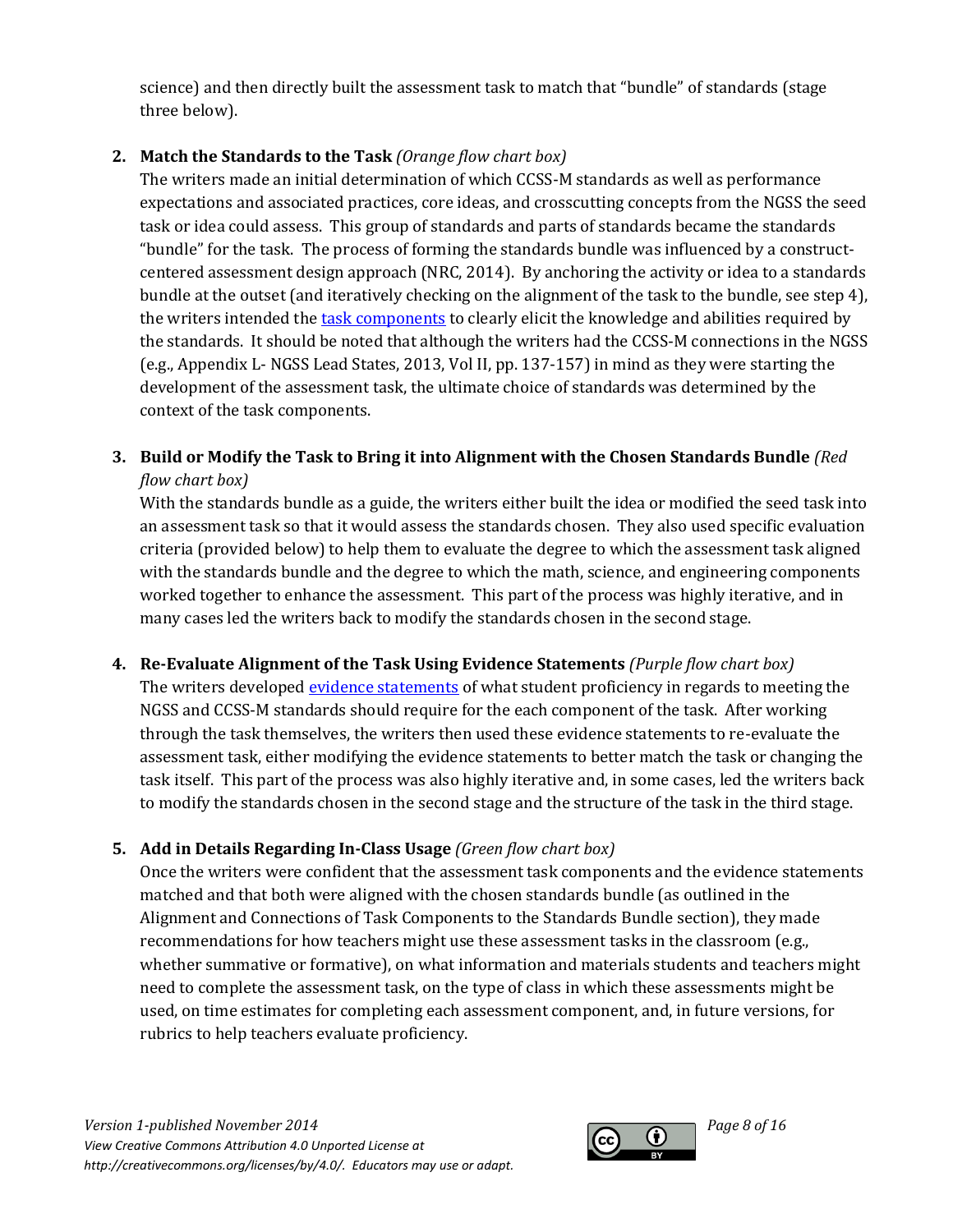#### **A Narrative from a Writer on the Development of a Classroom Sample Assessment Task**

*"I started by looking through the middle school NGSS performance expectations and considered which standards are related or connected, such as which performance expectations shared a disciplinary core idea. Both* MS-PS4-1 *and* MS-PS4-2 *are connected to* PS4.A: Wave Properties*, so the task was initially focused on waves. The next question was "What type of waves should the task focus on: light waves, sound waves, another type of mechanical wave, etc.?" Two types of mechanical waves came to mind: ocean waves and seismic waves. What was it about the waves that the task should assess?* MS-PS4-1 *and* MS-PS4-2 *each have a different focus, one involves how waves travel through media and the other is about the structure and energy of the waves. Because* MS-PS4-2 *has an emphasis on light waves through the inclusion of* PS4.B: Electromagnetic Radiation *and because ocean and seismic waves are mechanical waves, I decided to focus the task on the theme of the energy of waves and the relationship between energy and amplitude following* MS-PS4-1*.* 

*Considering both ocean waves and seismic waves, I followed each as the focus of the task separately to see which one had better potential to make a relevant task, not only for the assessment of the performance expectation but also for students to identify with. I asked myself, in what ways do scientists measure the energy of ocean waves? The energy of seismic waves is measured in part using the seismograph, and students could clearly see the structure of the wave in the seismograph. The energy of ocean waves is linked to the amount of coastal erosion but also to alternative energy production. Both of these types of waves had real data and observations to base the task on, so which should be used? Ultimately, I decided to go with ocean waves because wave energy generation involves the engineering design process and is a very relevant design problem in human society.* 

*So with the theme of "the energy of ocean waves", an aim "to assess the relationship between wave energy and amplitude from* MS-PS4-1*", and the practice for* MS-PS4-1 *of* Using Mathematics and Computational Thinking*, I looked around to see what data or observations were available that students could analyze and mathematically model to show the relationship between wave energy and amplitude. I looked into whether there could be a relationship between the amount of electrical energy ocean waves produce and the wave height as a way to show the energy-amplitude relationship. I also looked into the amount of sediment larger ocean waves can carry because higher energy waves carry more sediment than lower energy waves. I didn't know which of those two would yield data that the students could mathematically model. Through many internet searches, I found a couple of papers that would work for both: a paper measuring sediment content in the ocean during a storm and papers evaluating different wave energy converter designs.* 

*Using the CCSS-M connections as a starting point, a math teacher on the team and I worked together to build task components around the data. This was by far the most important and the most challenging part of the processes, and we were both quite surprised by how long and iterative this part was. We didn't have a specific model to use for what integration of math and science would actually look like in these assessment tasks, so we had to work it out for ourselves as we went along. Conversations with the other writers helped a lot, and we felt like we achieved better levels of integration with every iteration. We knew we were there when we realized that* 

*Version 1-published November 2014 Page 9 of 16 Page 9 of 16 Page 9 of 16 Page 9 of 16 View Creative Commons Attribution 4.0 Unported License at http://creativecommons.org/licenses/by/4.0/. Educators may use or adapt.*

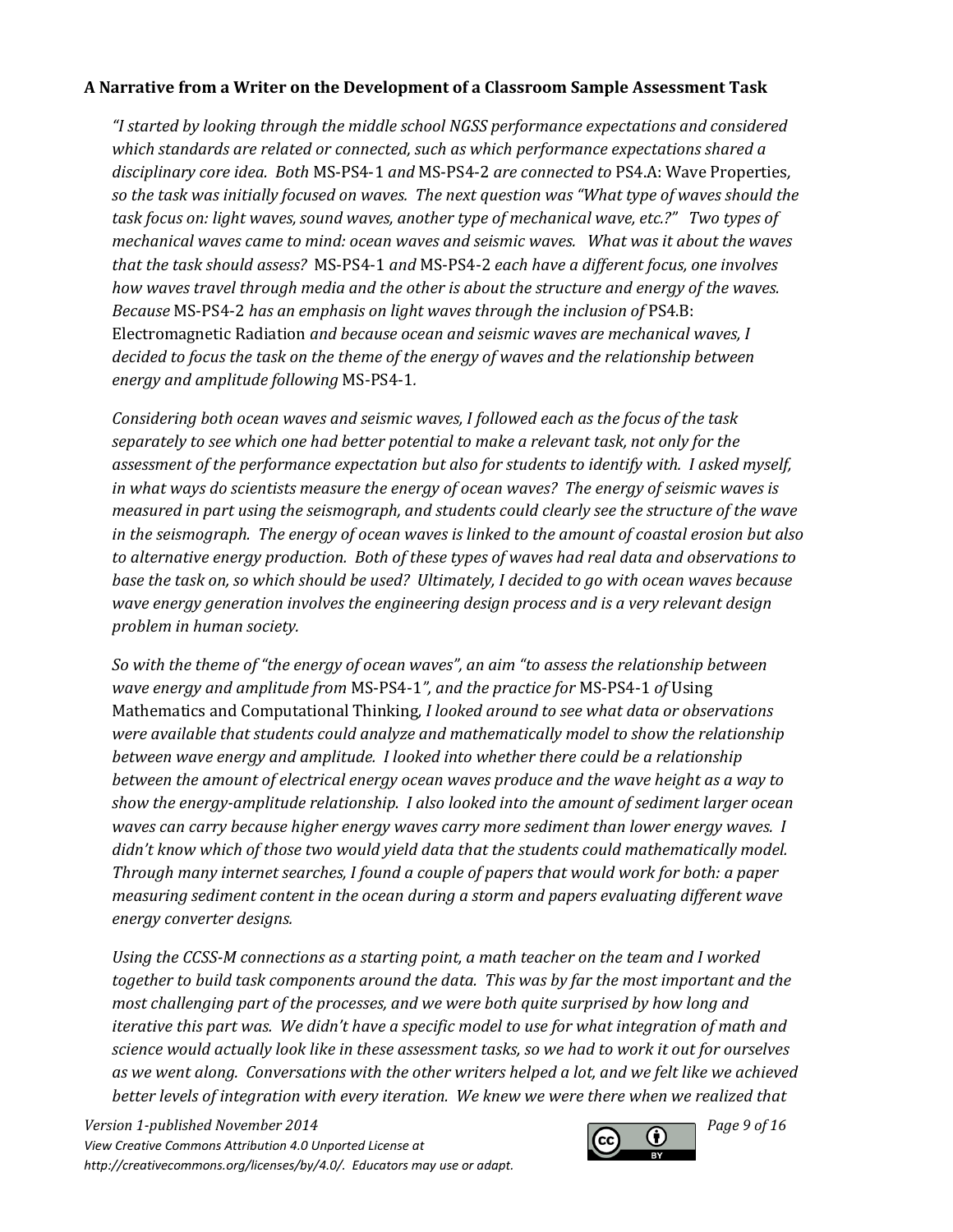*the task wouldn't work if you tried to take just the math out or if you tried to just take the science out.* 

*We talked about how the data could be used to assess how well the students could identify the relationship between energy and wave height. We also talked about the amount of integration of the science and math parts: "How could the analysis of the data work to assess the CCSS-M standards?", "Were the analyses essential for building evidence for the description the student would be creating for assessment of* MS-PS4-1*?", and "How did the scientific data give students opportunities to plot, model, and interpret data in ways that would not be available without the scientific setting?". We also talked about the integration of the three dimensions of the NGSS, "How were the task components assessing the material in all of the foundation boxes in such a way that all three of the dimensions are an essential part of the answers the students will produce?" We went back and forth with different drafts of the task components, with different examples of how the data could be plotted, analyzed, and modeled, and with different questions to assess the NGSS performance expectations and dimensions.* 

*While developing the task components, I went back to the science standards to see if there were any other standards assessed or that could be assessed by the draft task components. I found that MS-PS4-2 could be partially assessed by a task component involving modeling of a breakwater. MS-PS2-3 could also be partially assessed by asking questions about the electromagnetic generator of the energy wave converter. MS-ETS1-1 and MS-ETS1-3 could be partially assessed by including an evaluation of the wave energy converter design or defining criteria and considering tradeoffs. Including these standards required adding extra parts to the task components. There were other standards considered for addition to the bundle, such as a connection between storms and erosion through MS-ESS2-1, MS-ESS2-2, or MS-ESS3-2, but it would have been necessary to change the task components quite a lot in order to really assess these, so the extra standards were not added.*

*Once all of the task components had been written, the evidence statements were written and the alignment of the task components to the full standards bundle was reviewed. This led to some changes in the wording of many of the task components to make sure that the questions were clear and would produce responses and products from the students that would assess the standards as we intended."*

### **The Importance of Collaboration and Feedback in the Development of the Classroom Sample Assessment Tasks**

During task development, discussions between writers and recommendations from reviewers highlighted the role of collaboration and feedback in the development process of a classroom assessment task. Math, science, and engineering writers each brought their own expertise and perspectives to the process, constructing task components that were strong in each of their respective disciplines. However, it was through the discussions between writers of how, where, and why math, science, and engineering content and practices are assessed by the task that the expertise and perspectives were shared, making apparent opportunities for better integration. For example, during development of a task component or set of components that called for the analysis of data, the science teacher might have outlined why the data could be used as evidence to explain or support the content, therefore providing context for how that type of data

*Version 1-published November 2014 Page 10 of 16 Page 10 of 16 Page 10 of 16 View Creative Commons Attribution 4.0 Unported License at http://creativecommons.org/licenses/by/4.0/. Educators may use or adapt.*

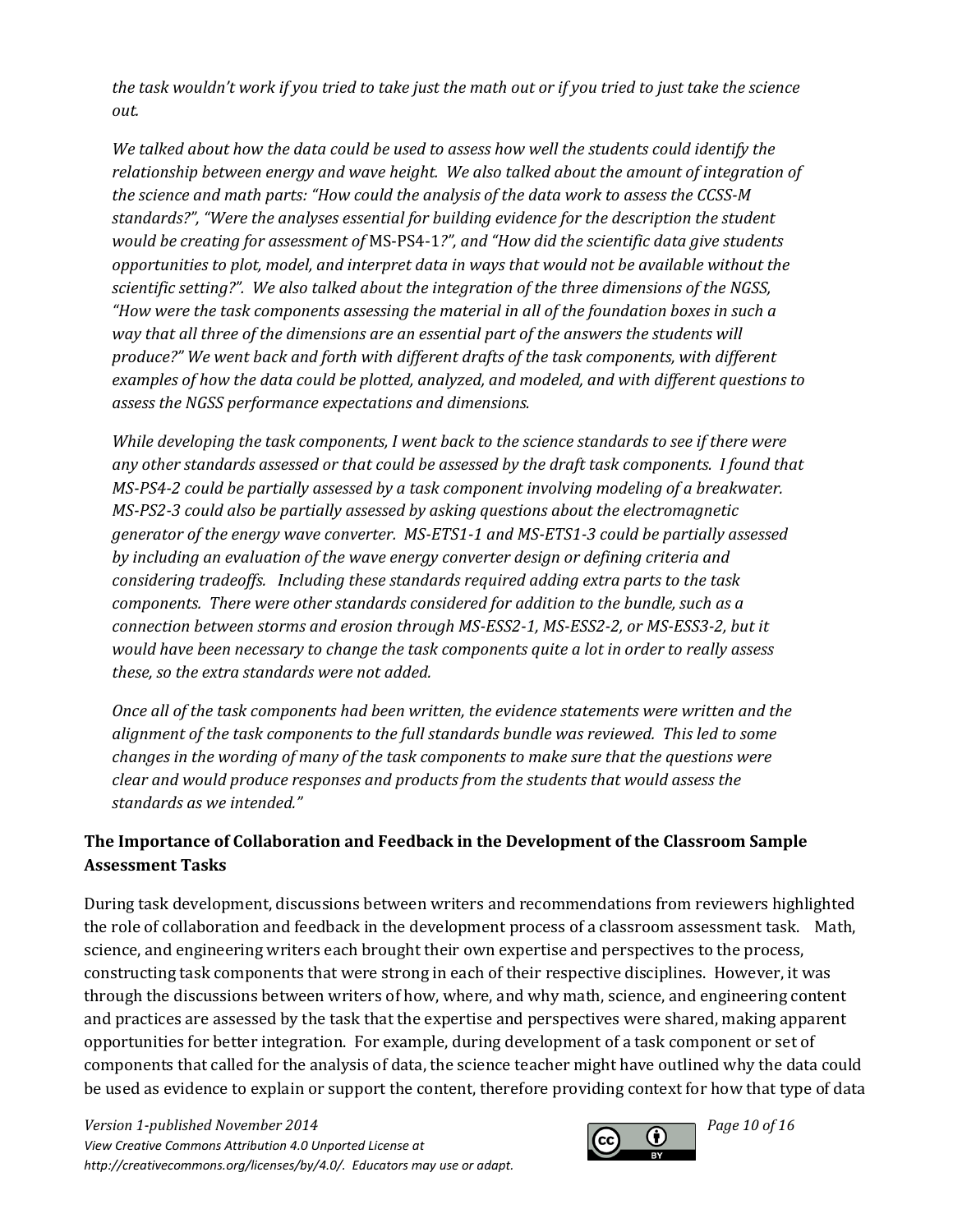is typically used and analyzed. Armed with that knowledge, the math teacher could then suggest new or additional ways of plotting, characterizing, describing, comparing, or mathematically modeling the data that would require the students to engage the data more fully and in the end achieve a deeper understanding of both the math and the science content. In this way, collaboration was an essential component to the development of the tasks. Furthermore, through review, experts with different perspectives on the content identified places where integration could be better achieved or where new components could be added to the task to further enhance the integration. In some cases, teachers were able to pilot a task in the classroom to gain on-the-ground insight into which parts of the task could be improved or which components were not being received by the students as originally intended.

As a result of this task writing process, the writers have recommendations for others who want to develop similar tasks. When developing new tasks that assess both math and science content, it is important to work together with colleagues from other disciplines to build a quality task that is well-integrated. When a new task draft is completed, it is helpful to ask fellow teachers for feedback and to field test the tasks to gain a practical perspective on the functionality of the tasks as assessment tools.

The next step for these sample classroom assessment tasks is continued peer-review and pilot testing in the classroom in order to identify places where improvements might be made. This task development process is still evolving, so it is important to share your experiences with others, including any recommendations you might have that would help others to develop their own assessment tasks in the future or to improve the assessment task development process. As these classroom sample assessment tasks are used, they will be improved and updated (including with the addition of the rubrics), and new versions will be made available in the future.

### *[Back to top](#page-0-1)*

### <span id="page-10-0"></span>**5. Task Development and Evaluation Criteria**

Below are questions that both guided the assessment task writers in developing the tasks and guided the peer-reviewers in evaluating drafts of the tasks.

- 1. What are the NGSS and CCSS-M standards that this task addresses, and are the entire standards assessed (if no, specifically which parts are assessed)?
- 2. Why do the chosen standards work together, and are connections among the standards clear and coherent?
- 3. Where do the standards overlap, and how do they complement or enhance each other?
- 4. Does the task include at least one component that requires students to use math and science together to explain phenomena or to solve a problem such that the use of mathematics provides a deeper understanding of the science content or vice versa?
- 5. How are specific component ideas (foundation box bullets) of the NGSS core ideas, crosscutting concepts, and practices addressed, and does the assessment task require evidence of the student's integrated use of all three dimensions?
- 6. Are multiple NGSS practices being assessed?



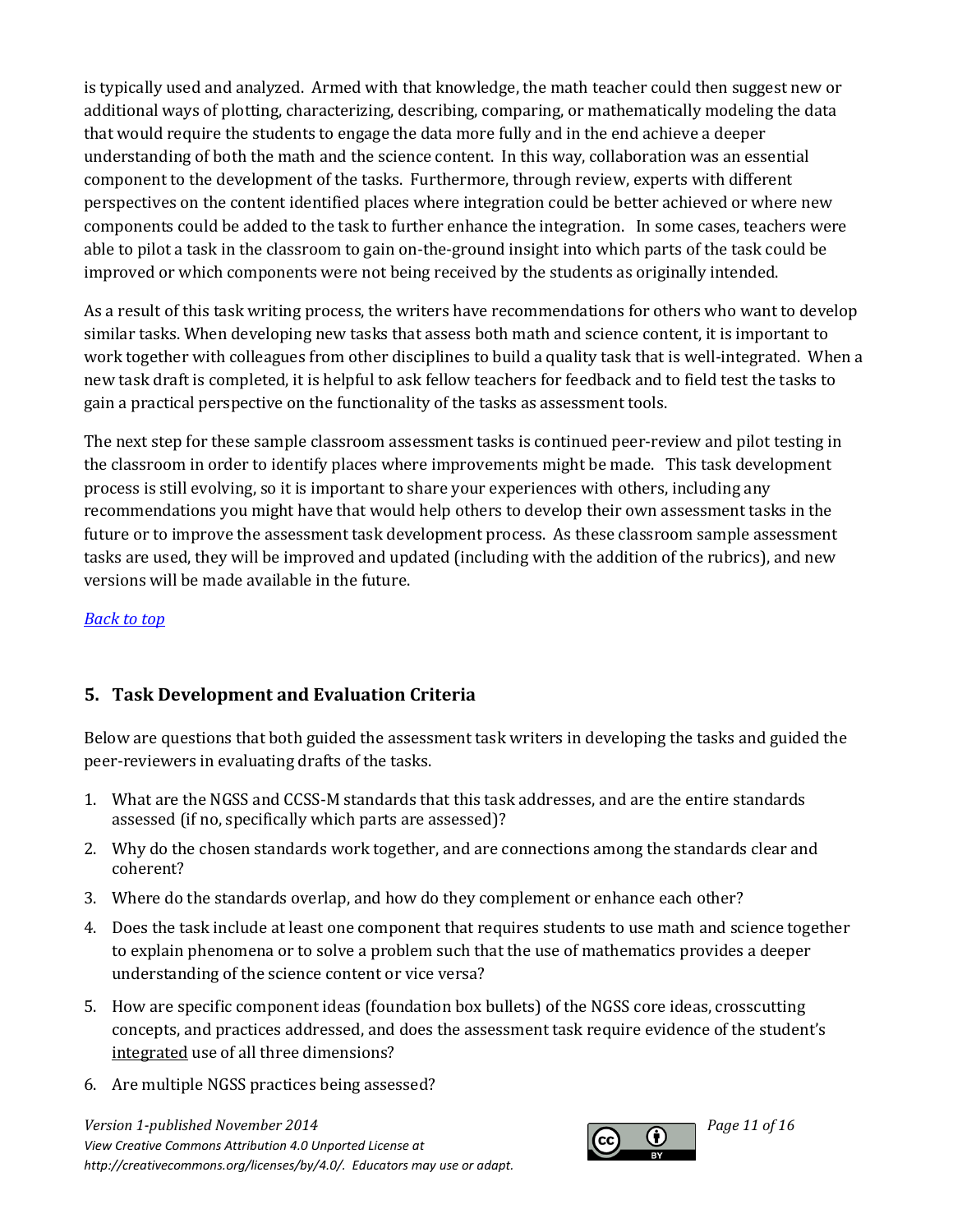- 7. How are the NGSS practices and crosscutting concepts leveraged to evaluate if the students understand the concept(s)?
- 8. Does the task have an engineering component, through assessment of either an engineering practice or an NGSS-ETS1-related disciplinary core idea?
- 9. Is the task effective in assessing the listed standards bundle, including a deep understanding of the associated concepts?
- 10. Is the task appropriate for the grade-level and the listed standards (e.g., meeting the assessment boundaries)? If no, why not?
- 11. In what type of class is this task intended to be used, and is it likely to require collaboration between teachers of different disciplines?
- 12. What prerequisite understanding is required by the student for successful completion of the assessment task?
- 13. Where in the instructional unit might the assessment task be used? Would it be formative or summative, and how would this assessment strengthen or reinforce the lessons?
- 14. How long does the overall assessment task take to complete, and could the task be spread out over an instructional unit?
- 15. In what ways can the task be subdivided, when and how might each part be used, and how does the subdivision change which standards the component(s) address?
- 16. Are there any special requirements for use/timing for this task?
- 17. Do all the components of a task follow a common theme or work together to address a common question?
- 18. Is the task relevant and interesting to the student?
- 19. Do any of the task components seem forced, inauthentic, or "tacked on" in an effort to meet the standards?
- 20. Are students required to show their ability to translate data into evidence and to communicate their findings through written and/or oral presentation?
- 21. Does the task assess student proficiency using methods that are accessible, unbiased, and grade appropriate, including the use of grade-level language in student prompts?
- 22. Does the task include all components necessary for successful student completion of the assessment, such as data, data sources, and supplementary readings?
- 23. Do the evidence statements clearly describe the proficient level of student performance in each task component as they meet specific standards or parts of standards in the standards bundle?

### *[Back to top](#page-0-1)*

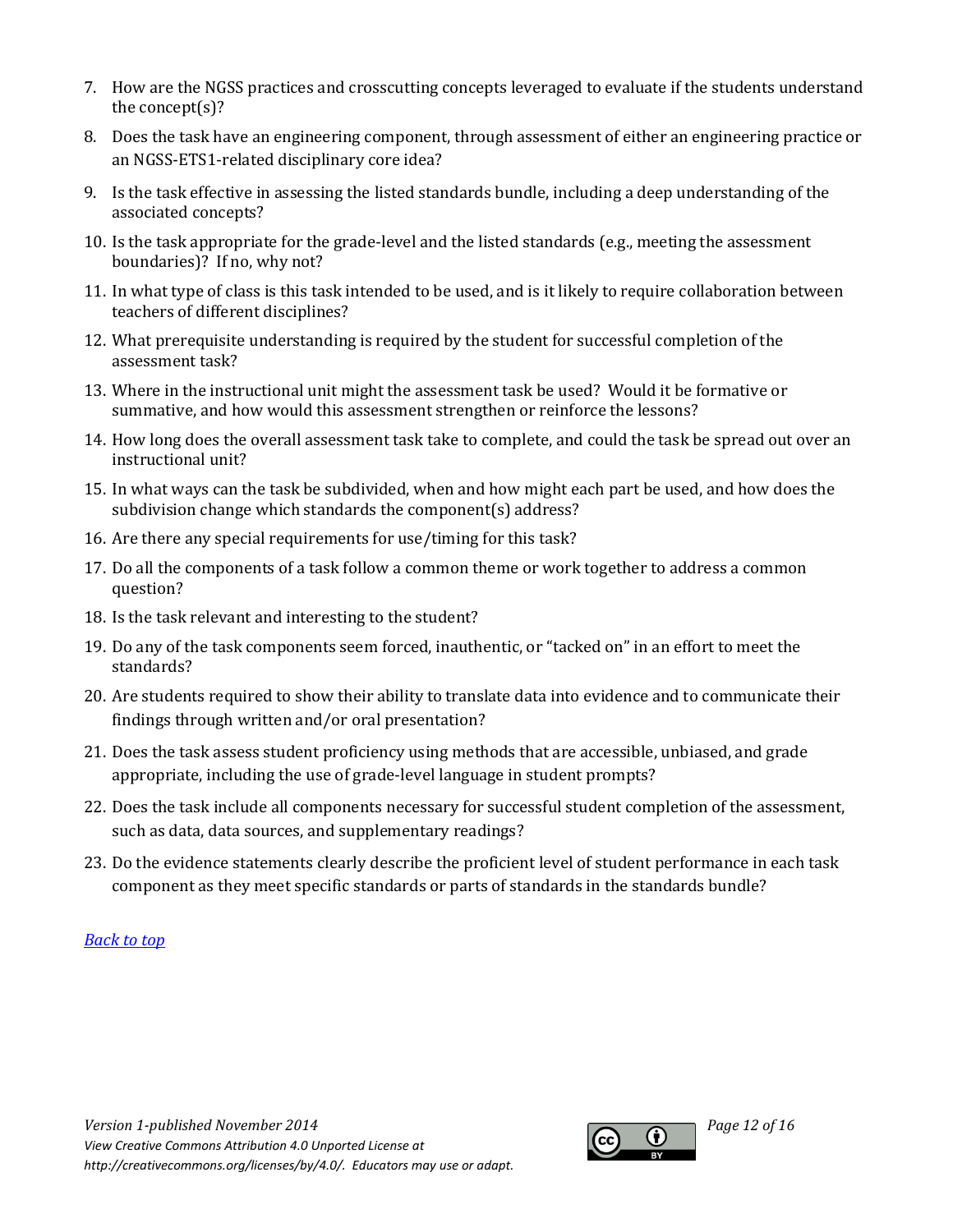### <span id="page-12-0"></span>**6. Terms to Know**

- **Standard:** As applied to the assessment tasks, the performance expectations of the NGSS and the grade level standards and practices of the CCSS.
- **Standard Bundle:** All standards from the CCSS and NGSS that the task lists as being partially or fully assessed.
- **Task/Assessment Task:** A set of questions and activities that are linked by a common theme, unifying question, or scenario that requires students to demonstrate understanding as an assessment of performance of the stated standards.
- **Task Component:** Individual parts of the task that ask students to do a specific activity or address a specific question. Some single task components could serve as stand-alone assessments, but most fit only within the series of components that define the assessment task.
- **Evidence Statement:** A description of the observable and measurable features of the proficient level of student performance on each task component.
- **Proficiency:** A successful level of student performance on each task component, including "meeting" (not exceeding) the associated standards or parts of standards.
- **Instructional Unit**: A plan for instruction that includes a series of lessons that are designed to coherently build grade-level appropriate knowledge of core ideas using a bundle of standards as learning goals over a given period of time. The NGSS/CCSS sample classroom assessment tasks might be used at various points during an instructional unit as formative assessments, or the tasks may be used as a summative assessment at the end of an instructional unit.
- **Instructional Lessons**: A component of an instructional unit that is designed to build toward the performances identified in the instructional unit using multiple aspects of instruction. Components of the NGSS/CCSS assessment tasks can be used as a formative assessment throughout or at the end of such a lesson to gauge student learning.
- **Formative Assessment:** For the purposes of these sample assessment tasks, a formative assessment is a task that is used to monitor student learning by creating feedback for the teacher and/or student about the student's performance. This feedback can be used to improve further teaching and learning within an instructional unit.
- **Summative Assessment:** For the purposes of these sample assessment tasks, a summative assessment is a task that is used at the end of an instructional unit to measure student achievement and to evaluate the ultimate outcome of learning.
- **Alignment**: The assessment task is considered aligned when it assesses the grade level standards and practices of the CCSS, along with the performance expectations of the NGSS—including all dimensions from the foundation boxes—that are included in the standard bundle.
- **Rubric**: (*Coming Soon*) For the purposes of these sample assessment tasks, a rubric is a tool that that allows users to interpret evidence of student performance on each task component and on the multiple dimensions of the standards in each task component. Rubrics will be based on a continuum of performance with below basic, basic, proficient, and advanced levels of knowledge described. Rubrics are intended to help students and teachers understand what components students have learned, and therefore, on what standards students have demonstrated proficiency, and what areas need further attention.

### *[Back to top](#page-0-1)*

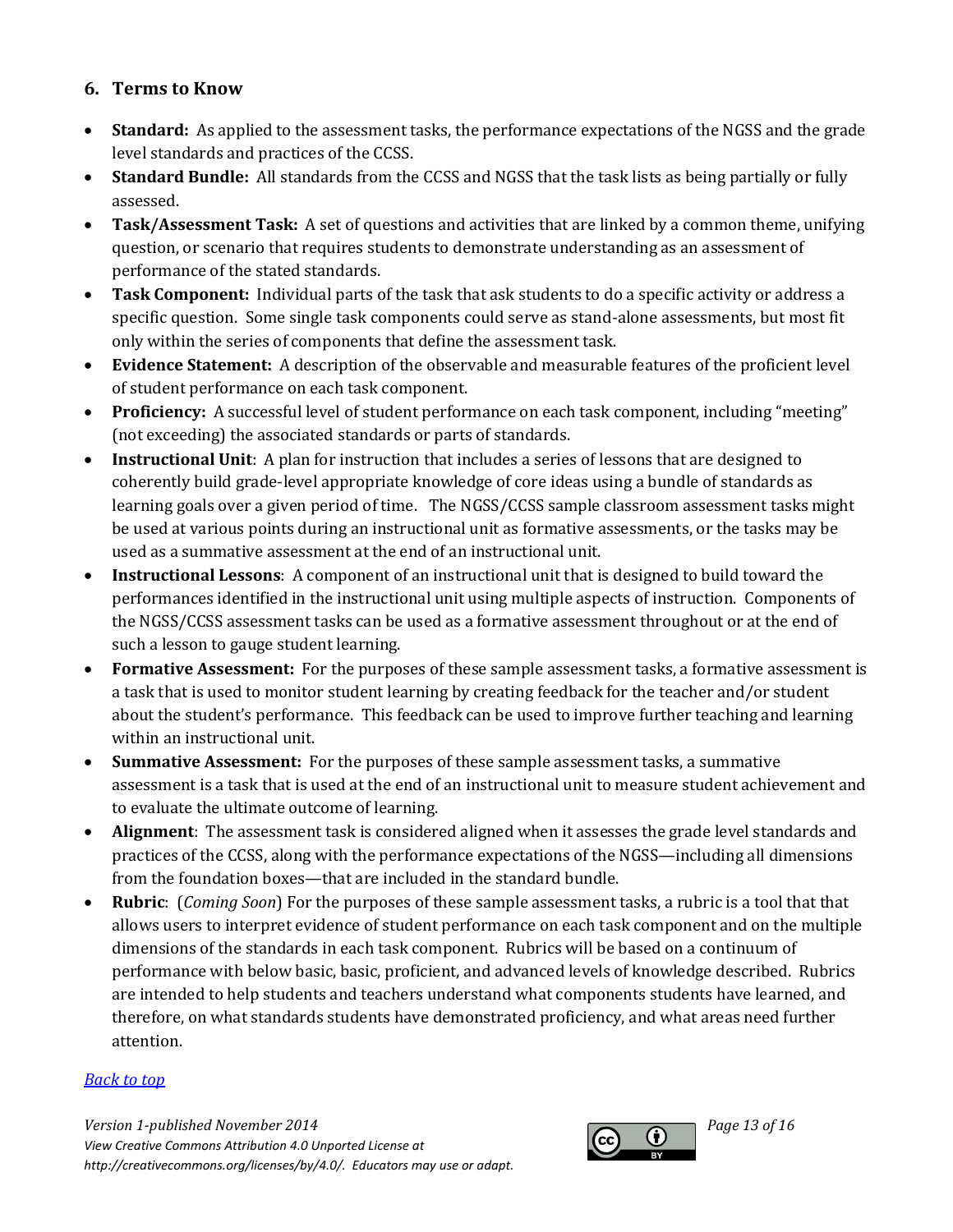### <span id="page-13-0"></span>**7. Acknowledgments**

Teams of science, math, and engineering education professionals that wrote, adapted, and contributed to the classroom sample assessment tasks and that defined the process for their development included the following individuals:

| <b>Jennifer Abler</b>        | Secondary Math Teacher; Livonia Public Schools, MI                             |
|------------------------------|--------------------------------------------------------------------------------|
| <b>Mark Adams</b>            | High School Pre-Engineering Teacher; Peoria Unified School District, AZ        |
| <b>Carol Keene Baker</b>     | Science and Music Curriculum Director; Community High School District 218, IL  |
| <b>Mary Colson</b>           | Middle School Earth and Space Science Teacher; Moorhead Public Schools, MN     |
| <b>Thomas Coy</b>            | Public School Program Manager; Arkansas Department of Education, AR            |
| <b>Matthew Funkhouser</b>    | High School Science Teacher; Olympia High School, Stanford, IL                 |
| <b>Michael Guarraia</b>      | Middle School Science Teacher/Dept. Chair; Baltimore County Public Schools, MD |
| Chanda Johnson               | Elementary Math Teacher; Acadia Parish, LA                                     |
| <b>Darrell Kidd</b>          | CTE/Engineering Teacher; Peoria Unified School District, AZ                    |
| <b>Mariel Milano</b>         | P-SELL and STEM Coordinator; Orange County Public Schools, FL                  |
| <b>Chris Embry Mohr</b>      | High School Science and Agriculture Teacher; Olympia High School, Stanford, IL |
| <b>Betsy O'Day</b>           | Elementary Science Specialist; Hallsville R-IV School District, MO             |
| <b>Nancy Price</b>           | Assistant Professor of Geology; Portland State University, OR                  |
| <b>Kathy Prophet</b>         | Middle School Science Teacher/Dept. Chair; Springdale Public Schools, AR       |
| <b>Melissa Romano</b>        | Elementary Teacher; Helena School District, MT                                 |
| <b>Morgan Saxby</b>          | 5th Grade Teacher; Chesterfield County Public Schools, VA                      |
| <b>Meghan Snow</b>           | Director, Office of STEM Education; New Jersey Department of Education, NJ     |
| <b>Kim Sturdivant-Miller</b> | Science Dept. Chair/PLTW-GTT Teacher; Baltimore County Public Schools, MD      |
| <b>Ben Twietmeyer</b>        | High School Teacher; Community High School District 218, IL                    |
| Vanessa Westbrook            | Science Education Consultant, TX                                               |

Peer-review feedback was provided by educators in teams from Arizona, California, Kentucky, and Nevada; by expert individuals in the education, science, math, and engineering fields; and by professionals from the following organizations: American Federation of Teachers, American Society of Mechanical Engineers, Council of Great City Schools, National Council of Teachers of Mathematics, National Education Association, National Science Teachers Association, and Student Achievement Partners.

#### *[Back to top](#page-0-1)*

### <span id="page-13-1"></span>**8. References**

- NGSS (Next Generation Science Standards) Lead States. (2013). *Next Generation Science Standards: For States, By States*. Washington, DC: The National Academies Press.
- National Governors Association Center for Best Practices, Council of Chief State School Officers. (2010). *Common Core State Standards.* Washington D.C.: National Governors Association Center for Best Practices, Council of Chief State School Officers.
- NRC (National Research Council). (2012a). *A framework for K–12 science education: Practices, crosscutting themes, and core ideas*. Washington, DC: National Academies Press.
- NRC. (2012b). *Education for life and work: Developing transferable knowledge and skills in the 21st century*. Washington, DC: The National Academies Press.
- NRC (2014). *Developing Assessment for the Next Generation Science Standards.* Washington, DC: The National Academies Press.

*Version 1-published November 2014 Page 14 of 16 View Creative Commons Attribution 4.0 Unported License at http://creativecommons.org/licenses/by/4.0/. Educators may use or adapt.*

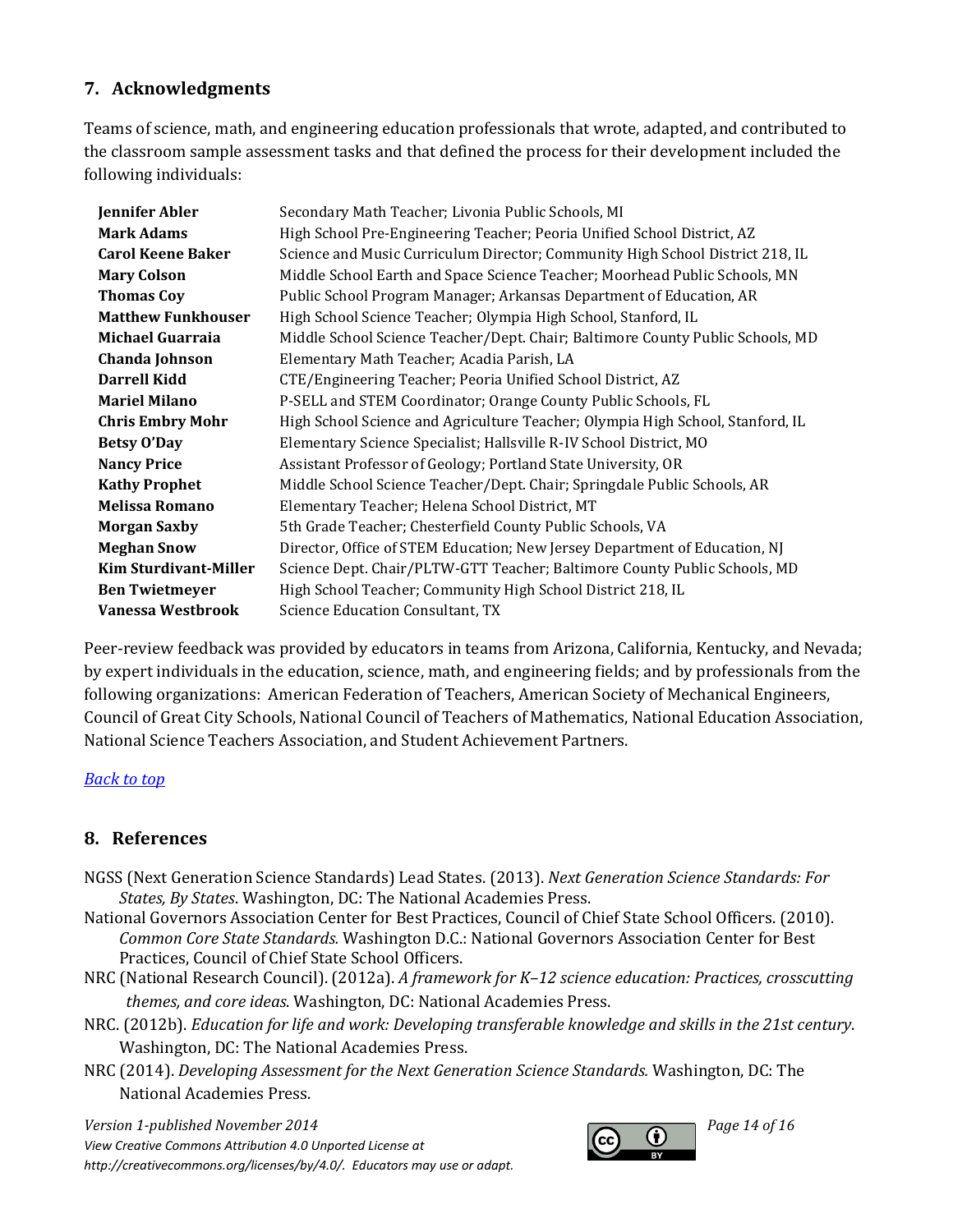# **Appendix A: ELA/Literacy Connections**

<span id="page-14-0"></span>While the classroom sample assessment tasks described in this document were initially intended to include a full integration of only the NGSS and CCSS-M standards in assessment, it became clear through the development process that performance indicators from the Common Core State Standards for English Language Arts and Literacy (CCSS-ELA) could be added to th[e standards bundles](#page-12-0) to highlight opportunities for assessment on those standards as well. Therefore, after the tasks were initially drafted based on their CCSS-M and NGSS [alignments,](#page-12-0) alignments to CCSS-ELA standards were drafted.

The first drafts of the CCSS-ELA alignment lists were very long, as the writers saw a very large number of possible connections between the existing [task components](#page-12-0) and the CCSS-ELA/Literacy standards. To allow a greater focus on only the most relevant standards, the writers pared down the initial lists of aligned standards. Although the resulting alignment lists still contain many CCSS-ELA standards in each task, the writers are confident that these are directly assessable through the task components. This overlap exemplifies the variety of opportunities available to coordinate instruction and assessment between math, ELA, and science.

Specific commentary relating to the ELA/Literacy standards in each grade band is below.

### **High School**

While the ELA/Literacy standards build sequentially through grade levels and directly connect across disciplines, subtle but important differences exist between grades 9–10 and grades 11–12, as well as between ELA literacy standards and literacy standards in science and technical subjects. In the informational reading strands, these learning progressions and differences appear in the standards statements themselves. For example, ELA RI.-9-10.1 states, "Cite strong and thorough textual evidence to support analysis of what the text says explicitly as well as inferences drawn from the text"; RI.11-12.1 states, "Cite strong and thorough textual evidence to support analysis of what the text says explicitly, as well as inferences drawn from the text, *including determining where the text leaves matters uncertain*" (emphasis added); and RST.9-10.1 states, "Cite specific textual evidence to support analysis of science and technical texts, attending to the precise details of explanations or descriptions."

Most writing standards, however, include standards statements followed by enumerated performance indicators, with the learning progressions and differences specified in these performance indicators. For example, the language of ELA.W.1 in grades 9 through 11 is identical: "Write arguments to support claims in an analysis of substantive topics or texts, using valid reasoning and relevant and sufficient evidence." But for W.9-10.1.a and W.11.12.1.a, the first performance indicators for the grade bands differ. In 9th and  $10<sup>th</sup>$ grades, students are expected to "Introduce precise claim(s), distinguish the claim(s) from alternate or opposing claims, and create an organization that establishes clear relationships among claim(s), counterclaims, reasons, and evidence; while in grades 11 and 12, students are expected to, "Introduce precise, *knowledgeable* claim(s), *establish the significance of the claim(s)*, distinguish the claim(s) from alternate or opposing claims, and create an organization that *logically sequences* claim(s), counterclaims, reasons, and evidence" (emphasis added). Connections and differences continue through performance indicators b. through f. for this writing standard.